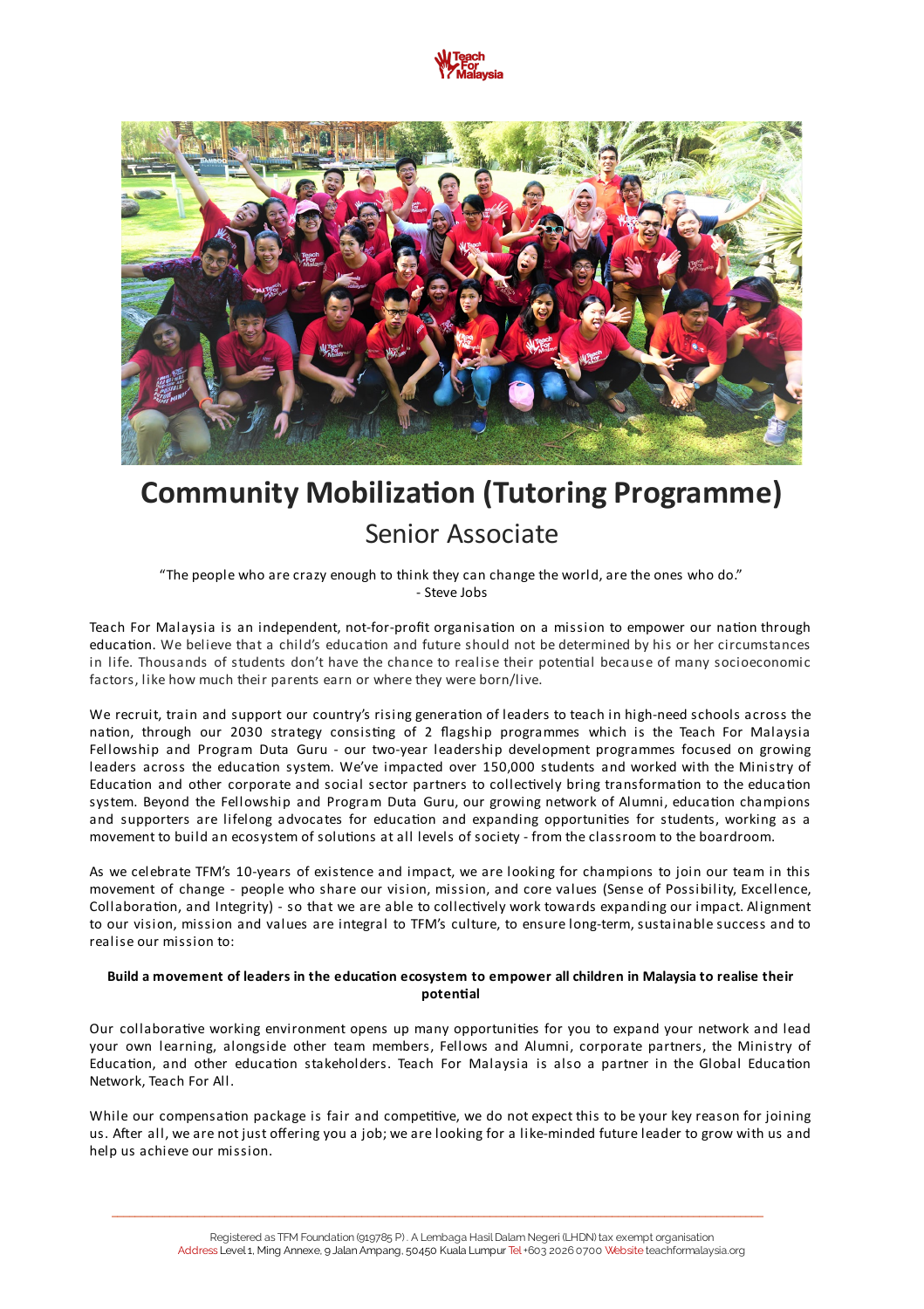

**Role: Community Mobilization (Tutoring Programme), Senior Associate Start Date: Immediate Employment Type: Full me, Fixed-term Contract (12 months) Locaon: Kuala Lumpur, Malaysia**

# **OBJECTIVE OF THE ROLE**

The Teach For Malaysia Tutoring Programme is an initiative to support schools from B40 communities to address the impact of Covid-19 school closures on students' learning. Many students have lost significant amounts of instructional time and will require remedial instruction to get back on track as teachers alone may not have the capacity to provide individualised student support. To do this, we aim to recruit, onboard and support school based tutors and volunteer tutors to support student remediation. We aim to reach students from high need communities through remediation support to close learning gaps as a result of the pandemic.

The Tutoring Programme sits under the umbrella of Community Mobilization as it is one of the initiatives that help grow a broader community of change oriented leaders working towards our 2030 goal of 30,000 leaders working collectively towards the TFM mission. The role requires working collaboratively with other Functions in the organization in order to have a clear understanding of the highlights and challenges in managing community leaders.

In line with TFM's Theory of Change, which is to build a movement of of leaders to tackle education inequity, this Community Mobilization pillar expands TFM's movement and network beyond our existing Fellows and teachers to build partnerships, synergies as well as a platform to empower the broader community to take action in tackling education inequity.

# **KEY MEASURES OF SUCCESS**

The Tutoring Programme Senior Associate is crucial in driving the following:

- **Recruitment and Onboarding** Successful recruitment and onboarding of volunteer tutors and students
- Stakeholder Management Effective communication and management of various stakeholders to ensure smooth execution of the project (schools, students and volunteers)
- **Monitoring and Evaluation** Effectively analyse and execute impact measurement frameworks including data collection and analysis
- **Programme Operations** Effective and efficient implementation of the key milestones and deliverables of the programme

# **DUTIES AND RESPONSIBILITIES**

Duties and responsibilities for the role include but is not limited to the following:-

#### **Recruitment and Onboarding**

- Support with generating leads, recruiting and selecting suitable candidates for the roles of volunteer tutors by engaging with potential student organizations, NGO partners and institutions
- Support with generating leads, recruiting and selecting suitable students for the programme by working with schools, parents and broader community
- Craft and implement Onboarding for tutors and students as well as facilitate placements with identified targeted schools and districts

#### **Stakeholder Management**

• Able to engage stakeholders to continuously manage their expectations of project timelines and deliverables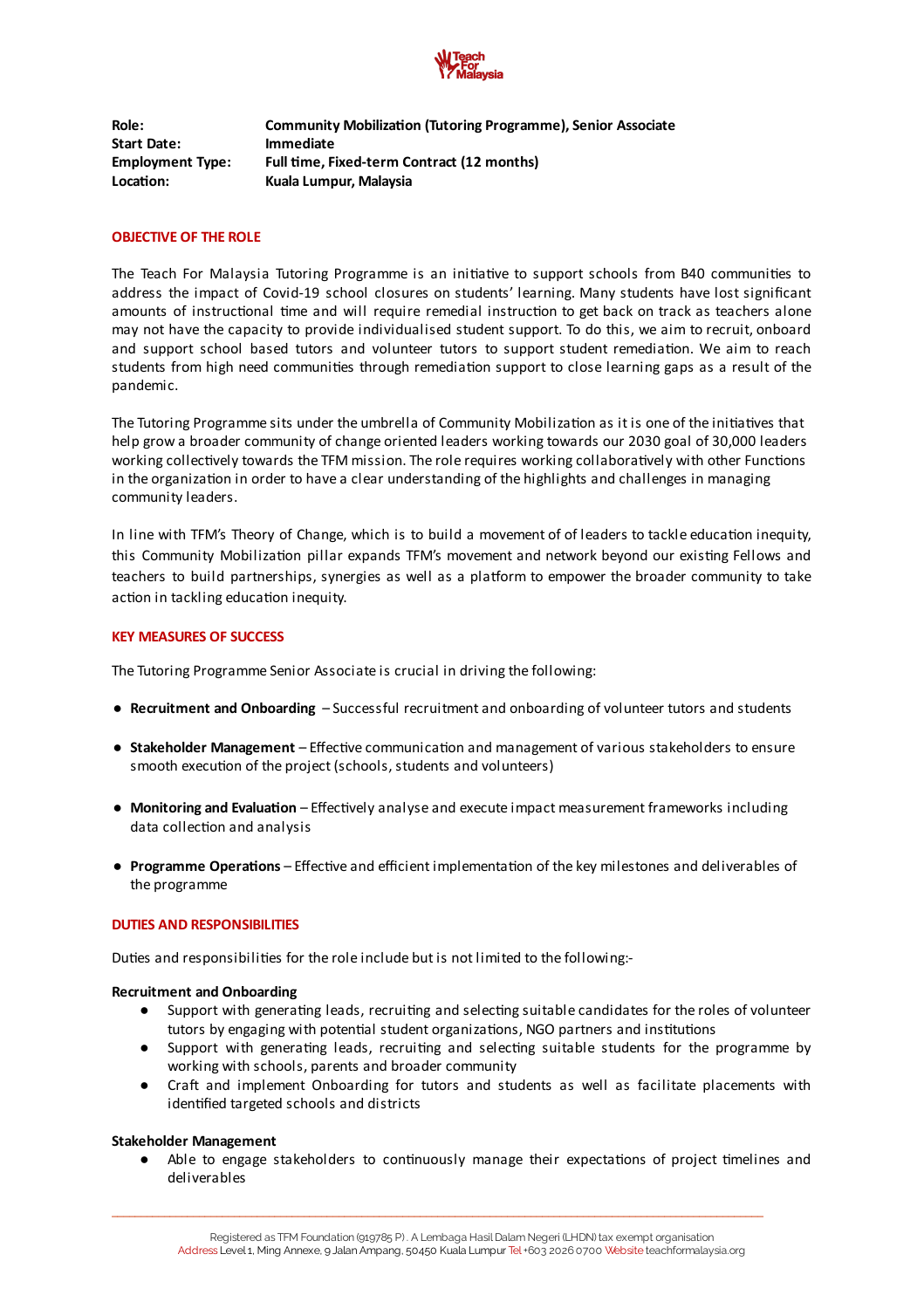

- Manage potential vendors or implementations partners we may work with to deliver project deliverables
- Manage and build relationships with key stakeholders in private and public sectors, including but not limited to:schools, parents, students, teachers and the broader MOE
- Develop strong alignment of culture and values to ensure the community feels a deep sense of connection to the programme and wider TFM opportunities

# **Monitoring, evaluation and reporting**

- Support in the refinement of the Programme Impact Framework
- Monitor learning trackers tools and collect impact data consistently
- Able to analyze data in a meaningful manner and create breakthrough insights for further development or reporting

#### **Programme Operations**

- Review programme operations and share feedbacks on improvements
- Develop training workshops, networking opportunities and merchandise materials for students and tutors
- Work with various Functions across TFM organizations and network partners to search for collaboration opportunities

Note: While this role will mainly support this project, there may also be a need to support other efforts within TFM as we collectively work towards ending education inequity.

# **REQUIRED COMPETENCIES**

- $\bullet$  Excellent organizational skills, accuracy and exceptional attention to detail.
- Proactive self-starter with the ability to manage multiple streams of work, and independently prioritize tasks.
- Highly adaptable and work effectively in an entrepreneurial, fast-paced, deadline-driven, collaborative and dynamic environment.
- Ability to develop strong relationships and partnerships with students, diverse individuals, external stakeholders and volunteers with good and clear communication skills.
- Excellent reasoning, problem-solving and process-based thinking skills.
- Strong ability to track and analyze data to monitor progress or report impact.
- Excellent proficiency in written and verbal English and strong proficiency in written and verbal BM required. Excellent proficiency in both languages is an added advantage.
- Proficiency in G Suite Applications, Autocrat, Mailmerge and Canva.
- Willing and able to readily adopt and ulise any TFM database or technological platform/applications to build, develop, manage and maintain knowledge management systems, analytics dashboards, and volunteer management softwares (i.e. Confluence, Salesforce, Zoom, Dropbox etc.)
- Must be able to travel independently between multiple work sites.
- Strong desire to learn new things and grow professionally.
- Passion for Teach For Malaysia's mission and the education field.

#### **PREVIOUS EXPERIENCE**

- A minimum of 2 years experience in project management and program development and implementation preferred.
- Fresh graduates with strong leadership or experience coordinating student projects will be considered.
- Minimum qualification of a Bachelor's Degree preferred.